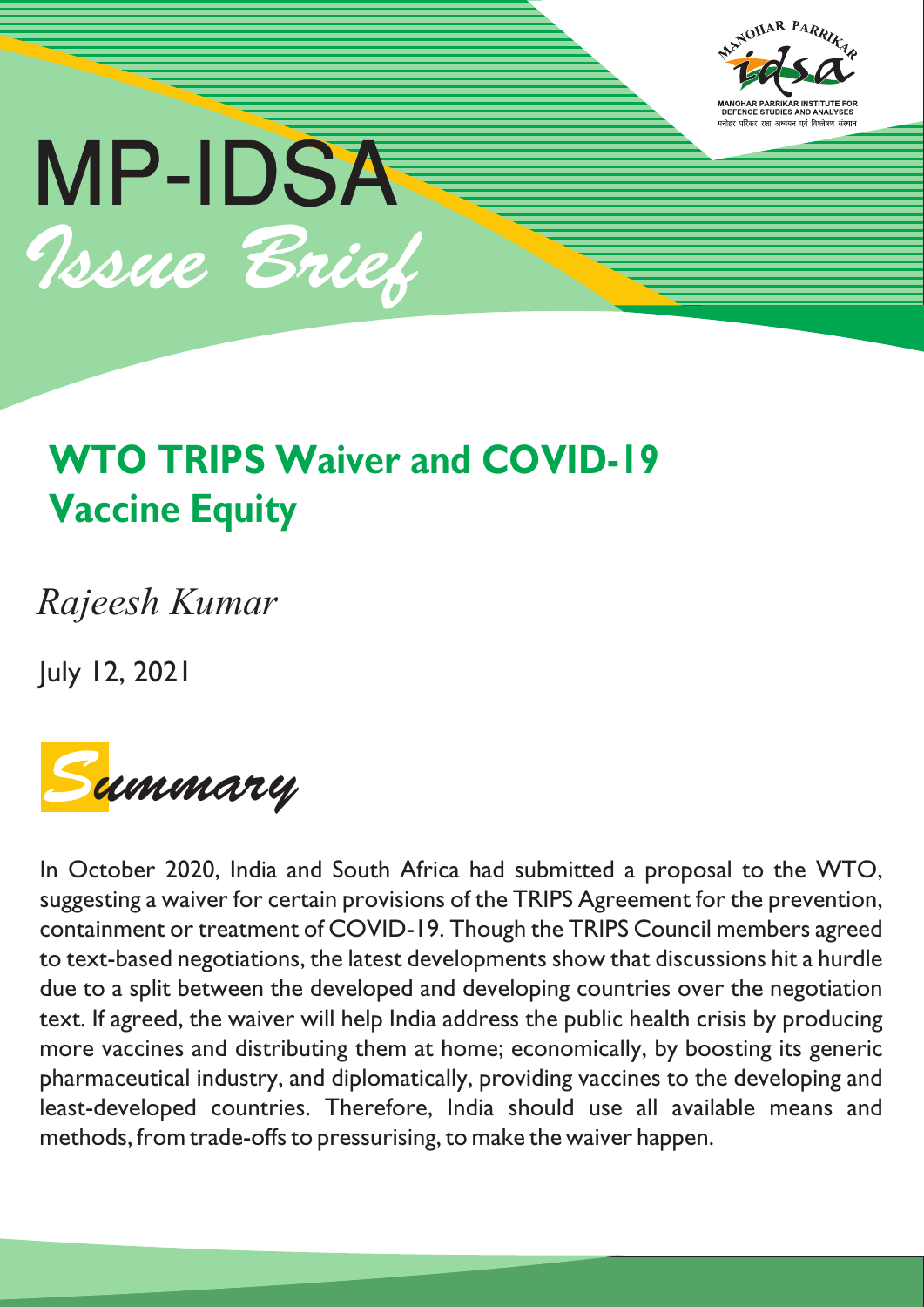In October 2020, India and South Africa had submitted a proposal to the World Trade Organization (WTO), suggesting a waiver of certain provisions of the Trade-Related Aspects of Intellectual Property Rights (TRIPS) Agreement for the "prevention, containment and treatment of COVID-19". The proposal seeks the waiver of "the implementation, application, and enforcement of sections 1, 4, 5 and 7 of part II of the TRIPS agreement", which are stipulations referring to copyright, industrial design, patents, and undisclosed information (trade secrets).<sup>1</sup> The proponents of the proposal argue that a waiver will enable timely and equitable access to affordable health products and technologies, including vaccines.

Though many member countries had supported and co-sponsored the proposal, a small but influential group of countries, mainly Australia, Canada, the European Union (EU), Japan, the United Kingdom (UK) and the United States (US), opposed it. They argued that existing exceptions under the TRIPS Agreement are sufficient to address the concerns mentioned in the proposal. This resulted in sidelining of the waiver proposal for months. However, on 5 May 2021, the Joseph Biden administration announced its support for waiving intellectual property protections for COVID-19 vaccines. <sup>2</sup> It was a significant step towards breaking the seven-month gridlock, and led to many more countries modifying their position on the waiver proposal.

On 25 May 2021, the co-sponsors of the waiver proposal submitted a revised proposal that specified the scope of the waiver as applying to "health products and technologies" and also added a section on the proposed duration of the waiver, i.e., three years. <sup>3</sup> At present, more than 100 countries, including the US and China support this proposal. The principal opponent of the waiver is the EU and in June 2021, it submitted an alternative proposal to the TRIPS Council, which requested to keep TRIPS' provisions intact and focused on compulsory licensing and removing vaccine export restrictions to address the concerns raised by India and South Africa.<sup>4</sup> The EU proposal also stated

 $\overline{a}$ 

<sup>1</sup> **"Waiver from [Certain Provisions of the TRIPS Agreement for the Prevention,](https://docs.wto.org/dol2fe/Pages/SS/directdoc.aspx?filename=q:/IP/C/W669.pdf&Open=True)  [Containment and Treatment of COVID-](https://docs.wto.org/dol2fe/Pages/SS/directdoc.aspx?filename=q:/IP/C/W669.pdf&Open=True)19"**, Communication from India and South Africa, IP/C/W/669, *Council for Trade-Related Aspects of Intellectual Property Rights*, World Trade Organization, 2 October 2020.

<sup>2</sup> **"[Statement from Ambassador Katherine Tai on the Covid-19 Trips Waiver](https://ustr.gov/about-us/policy-offices/press-office/press-releases/2021/may/statement-ambassador-katherine-tai-covid-19-trips-waiver)"**, *Office of the United States Trade Representative*, Executive Office of the President, 5 May 2021.

<sup>3</sup> **["Waiver from Certain Provisions of the TRIPS Agreement for the](https://docs.wto.org/dol2fe/Pages/SS/directdoc.aspx?filename=q:/IP/C/W669R1.pdf&Open=True) Prevention, [Containment and Treatment of COVID-](https://docs.wto.org/dol2fe/Pages/SS/directdoc.aspx?filename=q:/IP/C/W669R1.pdf&Open=True)19"**, Revised Decision Text, IP/C/W/669/Rev.1, *Council for Trade-Related Aspects of*

*Intellectual Property Rights*, World Trade Organization, 25 May 2021.

<sup>4</sup> **["Urgent Trade Policy Responses to the COVID](https://docs.wto.org/dol2fe/Pages/SS/directdoc.aspx?filename=q:/IP/C/W680.pdf&Open=True)-19 Crisis: Intellectual Property"**, Communication from the European Union to the Council for TRIPS, IP/C/W/680, *Council for Trade-Related Aspects of*

*Intellectual Property Rights*, World Trade Organization, 4 June 2021.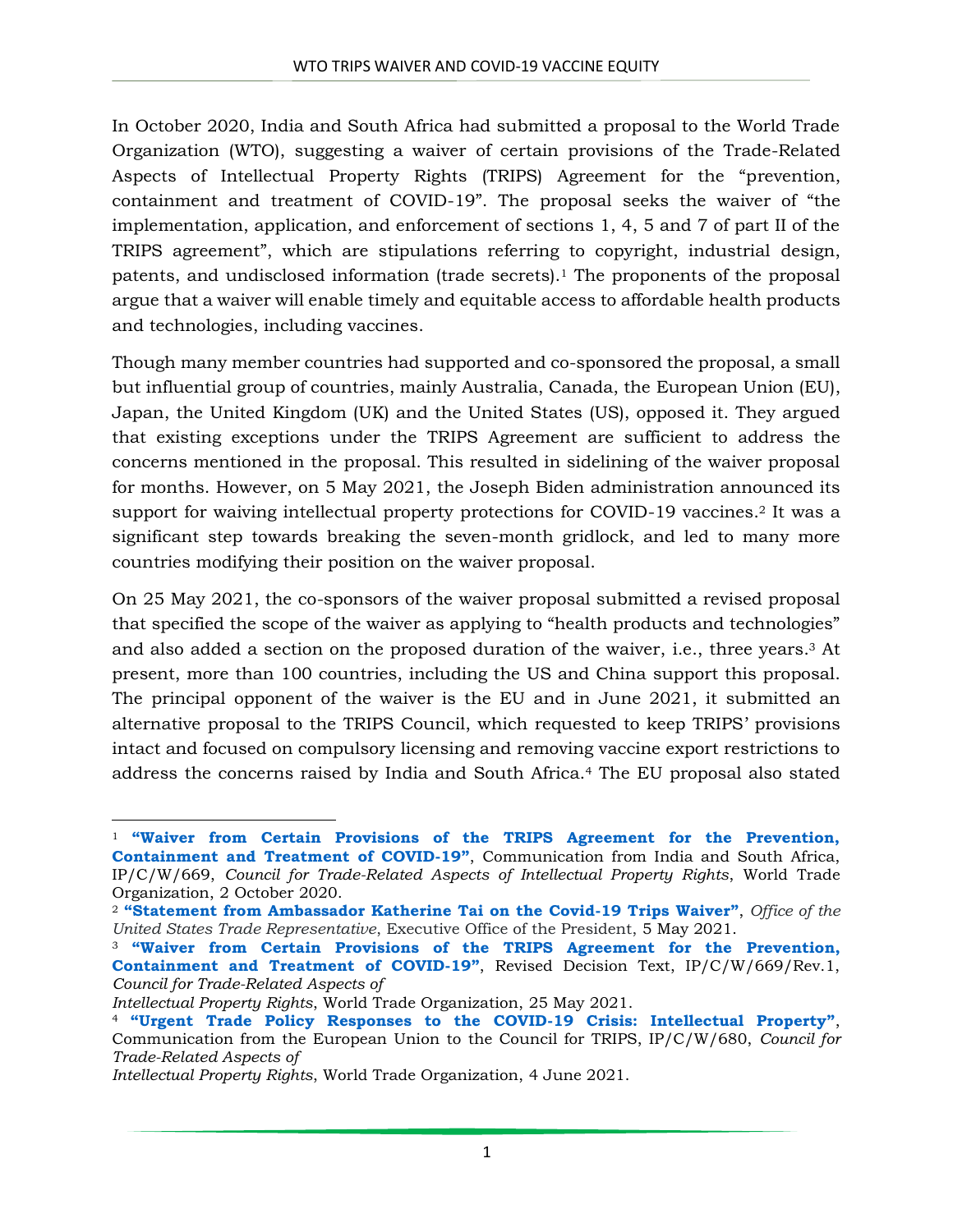that the TRIPS Agreement does not prevent countries from taking measures to protect public health.<sup>5</sup>

At the meeting of the TRIPS Council on 8–9 June 2021, the member states agreed to text-based negotiations focusing on two proposals tabled by members. The members also decided to hold a series of meetings till the end of July 2021 to take stock of the text-based negotiations. However, the latest developments show that the waiver discussions hit a hurdle due to a split between the developed and developing countries over the negotiation text. This brief discusses how TRIPS becomes a barrier to the equitable access of COVID-19 vaccines. It also examines how a waiver will help India in its fight against COVID-19 at home and abroad.

## **TRIPS and its Exceptions**

 $\overline{\phantom{a}}$ 

TRIPS, a comprehensive multilateral agreement on Intellectual Property (IP), was an outcome of the Uruguay Round (1986–94) of negotiations of the General Agreement on Tariffs and Trade (GATT). The Agreement came into force on 1 January 1995 and offers a minimum standard of protection for Intellectual Property Rights (IPR). <sup>6</sup> In WTO, IPR are divided into two main categories. First, copyright and related rights (Articles 9 to 14, Part II of the TRIPS Agreement). Second, industrial property that includes trademarks, geographical indications, industrial designs, patents, integrated circuit layout designs, and undisclosed information (Articles 15 to 38, Part II of the TRIPS Agreement). 7

Article IX.3 and IX.4 of the Marrakesh Agreement Establishing the WTO deals with TRIPS waivers. Article IX.3 says that in "exceptional circumstances" the Ministerial Conference may waive off an obligation imposed on WTO member countries.<sup>8</sup> Such a decision requires the support of three-fourths of the WTO membership. According to Article IX.4, any waiver granted for more than one year will be reviewed by the

<sup>5</sup> **["Draft General Council Declaration on the TRIPS Agreement and Public Health in the](https://docs.wto.org/dol2fe/Pages/SS/directdoc.aspx?filename=q:/IP/C/W681.pdf&Open=True)  Circumstance[s of a Pandemic"](https://docs.wto.org/dol2fe/Pages/SS/directdoc.aspx?filename=q:/IP/C/W681.pdf&Open=True)**, Communication from the European Union to the Council for TRIPS, IP/C/W/681, *Council for Trade-Related Aspects of Intellectual Property Rights*, World Trade Organization, 18 June 2021.

<sup>6</sup> Intellectual Property Rights are the rights given to people over the creations of their minds and provide to the creator an exclusive right over the use of his/her creations for a certain period of time. See **"[What are Intellectual](https://www.wto.org/english/tratop_e/trips_e/intel1_e.htm) Property Rights?"**, *World Trade Organization*.

<sup>7</sup> **"Agreement on Trade-[Related Aspects of Intellectual Property Rights"](https://www.wto.org/english/tratop_e/trips_e/ta_docs_e/1_tripsagreement_e.pdf)**, The TRIPS Agreement, *World Trade Organization*.

<sup>8</sup> The term "exceptional circumstances" has not been defined anywhere in the Agreement. However, the 2001 Doha Declaration on Public Health stated that each member has the right to determine what constitutes a national emergency or other circumstances of extreme urgency.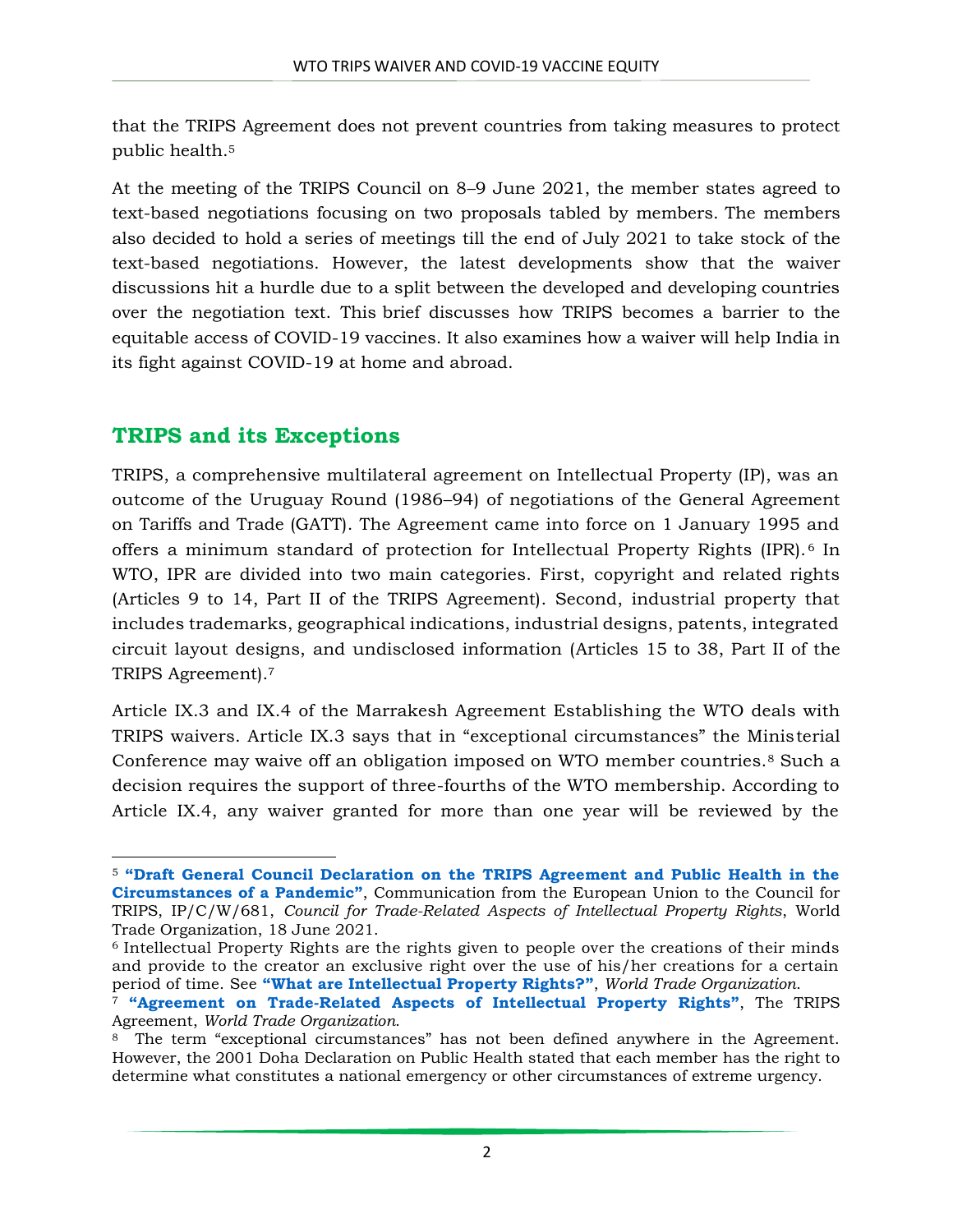Ministerial Conference. Based on the annual review, the Conference may extend, modify, or terminate the waiver.

The TRIPS Agreement provides some flexibility primarily in the form of compulsory licensing and research exceptions through Articles 30 and 31. While Article 30 permits WTO members to make limited exceptions to patent rights, Article 31 provides a detailed exception, provided certain conditions are met. Compulsory licensing is the process of granting a license by a government to use a patent without the patent holder's consent. Article 31 permits granting compulsory license under circumstances such as "national emergencies", "other circumstances of extreme urgency", "public noncommercial use", or against "anti-competitive" practices.<sup>9</sup>

In addition to these original waivers, the Declaration on the TRIPS Agreement and Public Health, adopted at the 2001 Doha Ministerial Meeting, also recognises some exceptions, for instance, in situations of a public health emergency, member countries have the freedom to determine the grounds upon which compulsory licenses are granted. Similarly, under Article 66.1, the least developed countries (LDCs) are given waivers for implementing TRIPS on pharmaceuticals till 1 January 2033.

# **COVID-19 and TRIPS Waiver**

Two significant factors rekindled the debate on TRIPS waiver for essential medical products—first, vaccine inequity, and second, the insufficiency of existing waiver provisions in fighting the COVID-19 pandemic. COVID-19 is an exceptional circumstance, and equitable global access to the vaccine is necessary to bring the pandemic under control. However, the world is witnessing quite the reverse, i.e., vaccine nationalism. Vaccine nationalism is "my nation first" approach to securing and stockpiling vaccines before making them available in other countries. A TRIPS waiver would be instrumental in addressing the growing inequality in the production, distribution, and pricing of the COVID-19 vaccines.

### *Vaccine Inequity*

According to Duke Global Health Innovation Center, which monitors COVID-19 vaccine purchases, rich nations representing just 14 per cent of the world population have bought up to 53 per cent of the most promising vaccines so far. As of 4 July 2021, the high-income countries (HICs) purchased more than half (6.16 billion) vaccine doses sold globally. At the same time, the low-income countries (LICs) received only 0.3 per cent of

 $\overline{\phantom{a}}$ <sup>9</sup> **["TRIPS and Pharmaceutical Patents: Obligations and Exceptions"](https://www.wto.org/english/tratop_e/trips_e/factsheet_pharm02_e.htm#art31)**, *World Trade Organization*, 2006,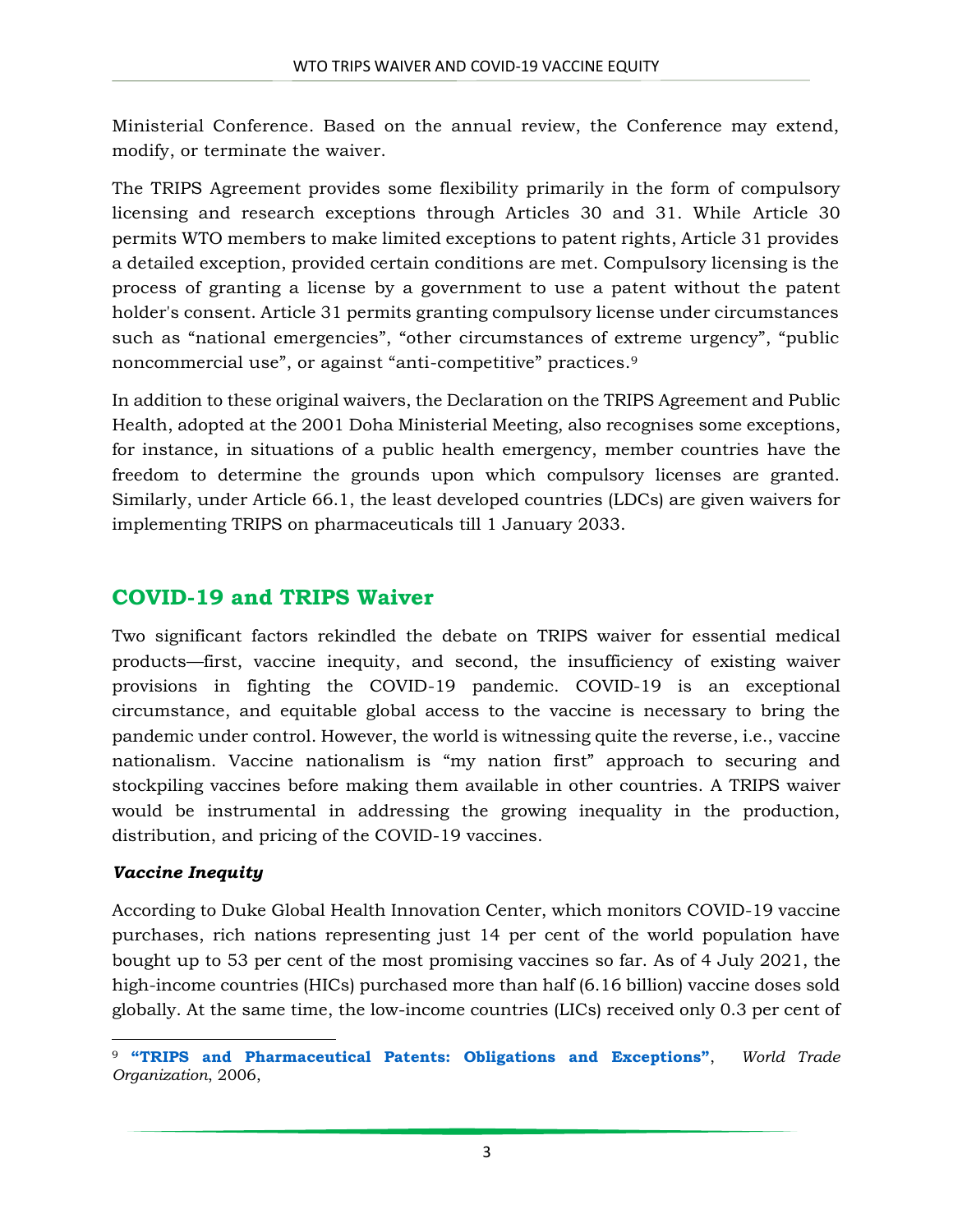the vaccines produced. The low and middle-income countries (LMICs), which account for 81 per cent of the global adult population, purchased 33 per cent, and COVAX (COVID-19 Vaccines Global Access) has received 13 per cent. <sup>10</sup> Many HICs bought enough doses to vaccinate their populations several times over. For instance, Canada procured 10.45 doses per person, while the UK, EU and the US procured 8.18, 6.89, and 4.60 doses per inhabitant, respectively.<sup>11</sup>



**Source: "Tracking COVID-[19 Vaccine Purchases Across the Globe"](https://launchandscalefaster.org/covid-19/vaccinepurchases)**, *Duke Global Health Innovation Center*, Updated 9 July 2021.

Consequently, there is a significant disparity between HICs and LICs in vaccine administration as well. As of 8 July 2021, 3.32 billion vaccine doses had been administered globally.<sup>12</sup> Nonetheless, only one per cent of people in LICs have been given at least one dose. While in HICs almost one in four people have received the vaccine, in LICs, it is one in more than 500. The World Health Organization (WHO) notes that about 90 per cent of African countries will miss the September target to vaccinate at least 10 per cent of their populations as a third wave looms on the continent.<sup>13</sup> South Africa, the most affected African country, for instance, has vaccinated less than two per cent of its population of about 59 million. This is in contrast with the US where almost 47.5 per

 $\overline{\phantom{a}}$ <sup>10</sup> **"[Tracking Covid-19 Vaccine Purchases Across the Globe](https://launchandscalefaster.org/covid-19/vaccinepurchases)"**, Launch and Scale Speedometer, *Duke Global Health Innovation Center*, Updated 9 July 2021.

<sup>11</sup> Ibid.

<sup>12</sup> **"More Than 3.33 [Billion Shots Given: Covid-19 Tracker](https://www.bloomberg.com/graphics/covid-vaccine-tracker-global-distribution/)"**, *Bloomberg*, Updated 9 July 2021. <sup>13</sup> **["Nine in 10 African countries set to miss urgent COVID](https://www.afro.who.int/news/nine-10-african-countries-set-miss-urgent-covid-19-vaccination-goal)-19 vaccination goal"**, *WHO Africa*, 10 June 2021.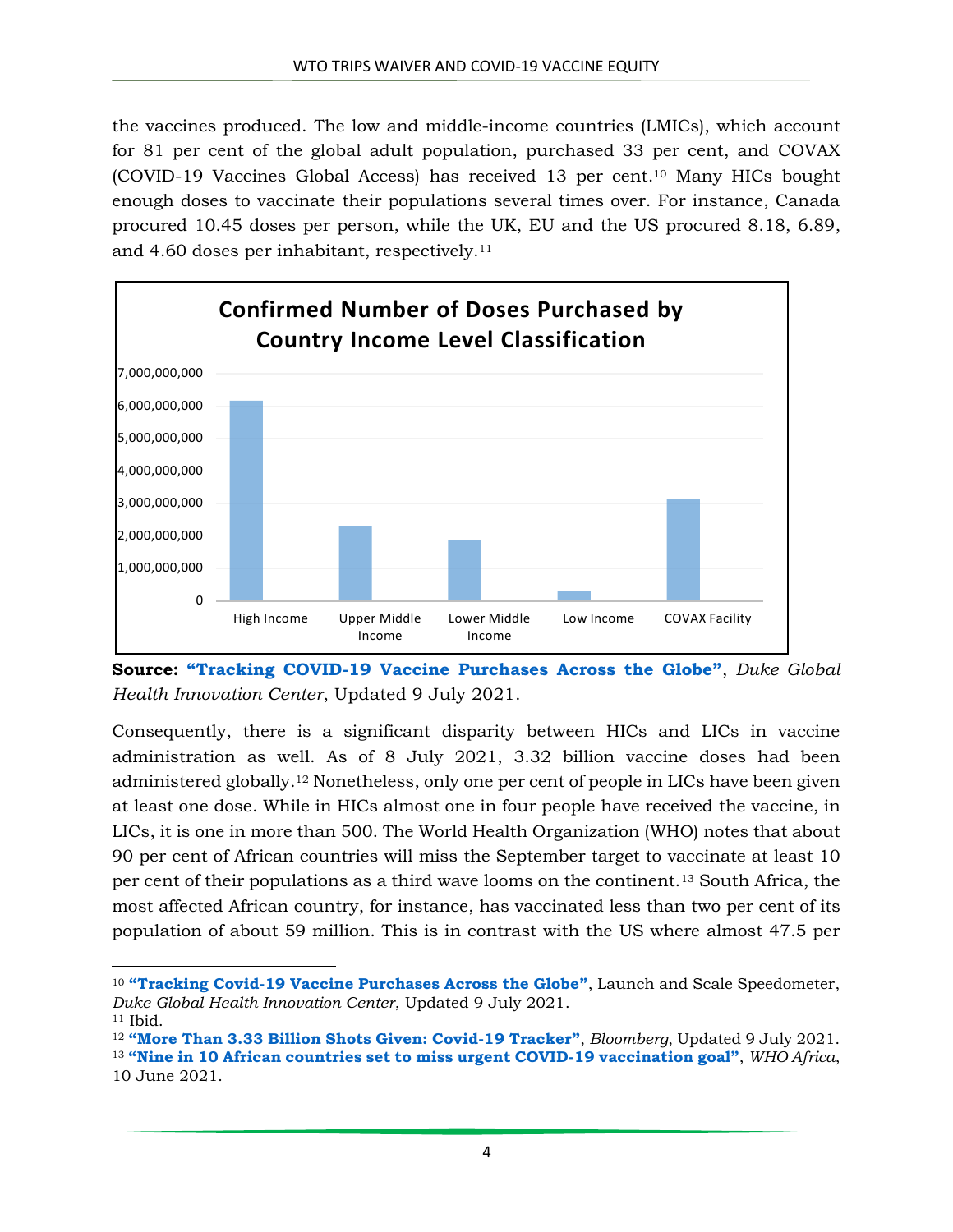cent of the population of more than 330 million has been fully vaccinated. In Sub-Saharan Africa, vaccine rollout remains the slowest in the world. According to the International Monetary Fund (IMF), at current rates, by the end of 2021, a massive global inequity will continue to exist, with Africa still experiencing meagre vaccination rates while other parts of the world move much closer to complete vaccination.<sup>14</sup>

This vaccine inequity is not only morally indefensible but also clinically counterproductive. If this situation prevails, LICs could be waiting until 2025 for vaccinating half of their people. Allowing most of the world's population to go unvaccinated will also spawn new virus mutations, more contagious viruses leading to a steep rise in COVID-19 cases. Such a scenario could cause twice as many deaths as against distributing them globally, on a priority basis. Preventing this humanitarian catastrophe requires removing all barriers to the production and distribution of vaccines. TRIPS is one such barrier that prevents vaccine production in LMICs and hence its equitable distribution.

#### *TRIPS: Barrier to Equitable Health Care Access*

 $\overline{\phantom{a}}$ 

The opponents of the waiver proposal argue that IPR are not a significant barrier to equitable access to health care, and existing TRIPS flexibilities are sufficient to address the COVID-19 pandemic. However, history suggests the contrary. For instance, when South Africa passed the Medicines and Related Substances Act of 1997 to address the HIV/AIDS public health crisis, nearly 40 of world's largest and influential pharma companies took the South African government to court over the violation of TRIPS. The Act, which invoked the compulsory licensing provision, allowed South Africa to produce affordable generic drugs.<sup>15</sup> The Big Pharma also lobbied developed countries, particularly the US, to put bilateral trade sanctions against South Africa.<sup>16</sup>

Similarly, when Indian company Cipla decided to provide generic antiretrovirals (ARVs) to the African market at a lower cost, Big Pharma retaliated through patent litigations in Indian and international trade courts and branded Indian drug companies as thieves. <sup>17</sup> Another instance was when Swiss company Roche initiated patent infringement proceedings against Cipla's decision to launch a generic version of cancer drug, "erlotinib". Though the Delhi High Court initially dismissed Roche's appeal

<sup>14</sup> Kristalina Georgieva and Abebe Aemro Selassie, **"[Sub-Saharan Africa: We Need to Act Now](https://blogs.imf.org/2021/06/28/sub-saharan-africa-we-need-to-act-now/)"**, *IMF Blog*, 28 June 2021.

<sup>15</sup> **"[Medicines and Related Substances Control Amendment Act 90 of 1997](https://www.gov.za/documents/medicines-and-related-substances-control-amendment-act)"**, *Government of South Africa*.

<sup>16</sup> **"[Pharmaceutical Company Lawsuit \(Forty-two Applicants\) Against the Government of](http://www.cptech.org/ip/health/sa/pharmasuit.html)  [South Africa \(Ten Respondents\)](http://www.cptech.org/ip/health/sa/pharmasuit.html)"**, Notice of Motion in High Court of South Africa (Transvaal Provincial Division), Case No. 4183/98, 18 February 1998.

<sup>17</sup> **"[Roche vs Indian Pharma: The Battle for a Cheaper Cancer Drug](https://economictimes.indiatimes.com/industry/healthcare/biotech/pharmaceuticals/is-the-pharma-mnc-roche-debacle-a-re-run-of-the-generics-versus-big-pharma-battle-of-the-last-decade/articleshow/58661870.cms?from=mdr)"**, *The Economic Times*, 14 May 2017.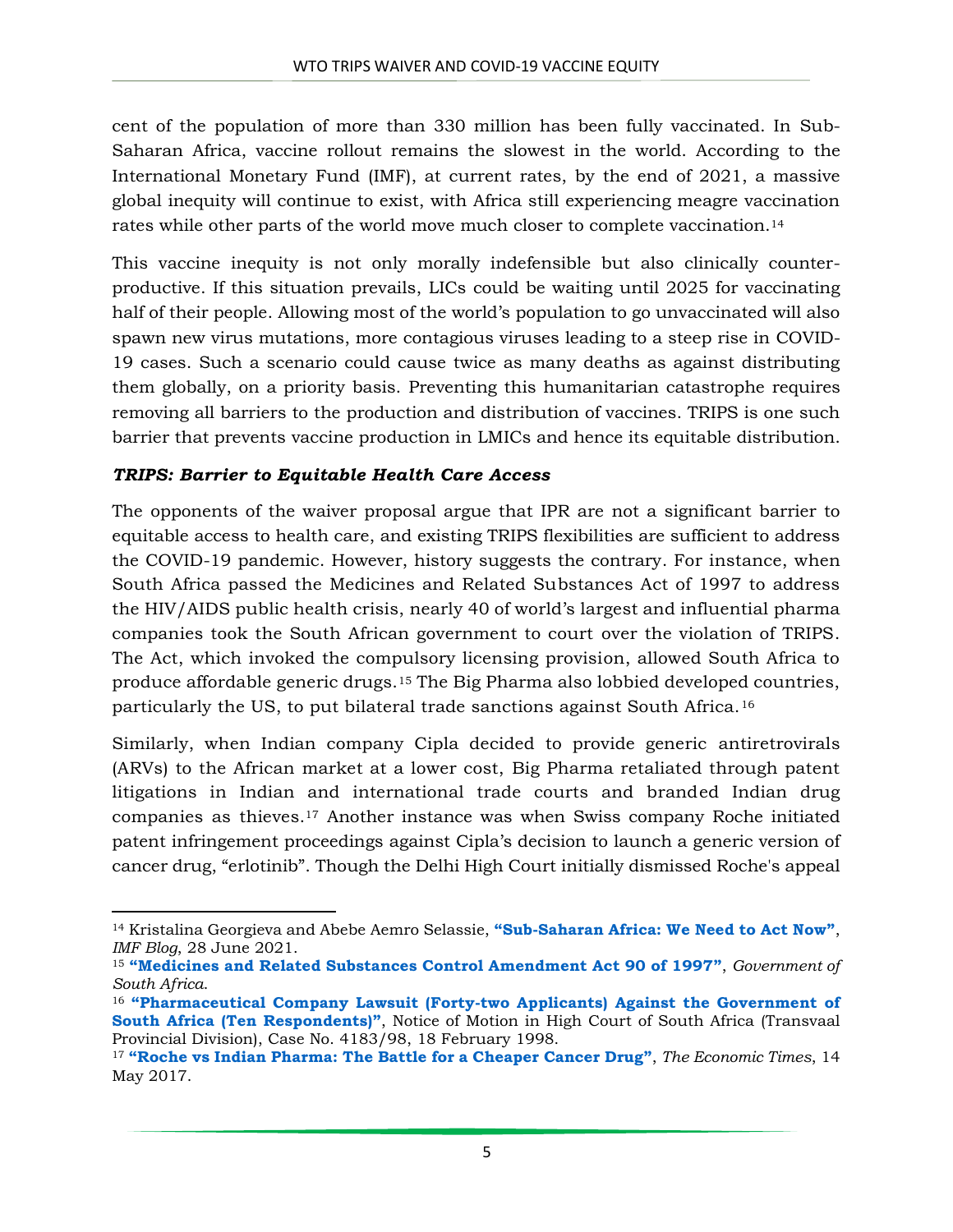by citing "public interest" and "affordability of medicines," the continued to pressure the generic pharma companies over IPR. <sup>18</sup> Likewise, Pfizer's aggressive patenting strategy prevented South Korea in developing pneumonia vaccines for children.<sup>19</sup>

A recent document by *Médecins Sans Frontières* (MSF), or Doctors Without Borders, highlights various instances of how IP hinders manufacturing and supply of diagnostics, medical equipment, treatments and vaccines during the COVID-19 pandemic. For instance, during the peak of the COVID-19 first wave in Europe, Roche rejected a request from the Netherlands to release the recipe of key chemical reagents needed to increase the production of diagnostic kits. Another example was patent holders threatening producers of 3D printing ventilators with patent infringement lawsuits in Italy.<sup>20</sup> The MSF also found that patents pose a severe threat to access to affordable versions of newer vaccines.<sup>21</sup>



**Source: "COVID-[19 Vaccine R&D Investments"](https://www.knowledgeportalia.org/covid19-r-d-funding)**, *Global Health Centre*, Graduate Institute, Geneva, Updated 9 July 2021.

 $\overline{\phantom{a}}$ 

<sup>18</sup> **"[F. Hoffmann-La Roche Ltd. And Anr. Vs Cipla](http://delhihighcourt.nic.in/writereaddata/orderSan_Pdf/pnj/2015/183961_2015.pdf) Limited"**, *High Court of Delhi*, 19 March 2008. The case was then taken to the Division Bench where it went in favour of Roche, see **"[F.](http://delhihighcourt.nic.in/writereaddata/orderSan_Pdf/pnj/2015/183961_2015.pdf)  [Hoffmann-La Roche Ltd. And Anr. Vs Cipla Limited](http://delhihighcourt.nic.in/writereaddata/orderSan_Pdf/pnj/2015/183961_2015.pdf)"**, *High Court of Delhi,* 27 November 2015. <sup>19</sup> Lee Han-soo, **["Pfizer's Patent Barrier Foils Korea's 1st Pneumococcal Conjugate Vaccine"](http://www.koreabiomed.com/news/articleView.html?idxno=5168)**, *Korea Biomedical Review*, 20 February 2019.

<sup>20</sup> **"[India and South Africa Proposal for WTO Waiver from Intellectual Property Protections](https://msfaccess.org/sites/default/files/2020-11/COVID_Brief_WTO_WaiverProposal_ENG_v2_18Nov2020.pdf)  [for COVID-19-related Medical Technologies](https://msfaccess.org/sites/default/files/2020-11/COVID_Brief_WTO_WaiverProposal_ENG_v2_18Nov2020.pdf)"**, Briefing Document, *Médecins Sans Frontières*, 18 November 2020.

<sup>&</sup>lt;sup>21</sup> "[A Fair Shot for Vaccine Affordability: Understanding and Addressing Effects of Patents](https://msfaccess.org/sites/default/files/2018-06/VAC_report_A%20Fair%20Shot%20for%20Vaccine%20Affordability_ENG_2017.pdf) on Access to Newer Vaccines", *Médecins Sans Frontières*, September 2017.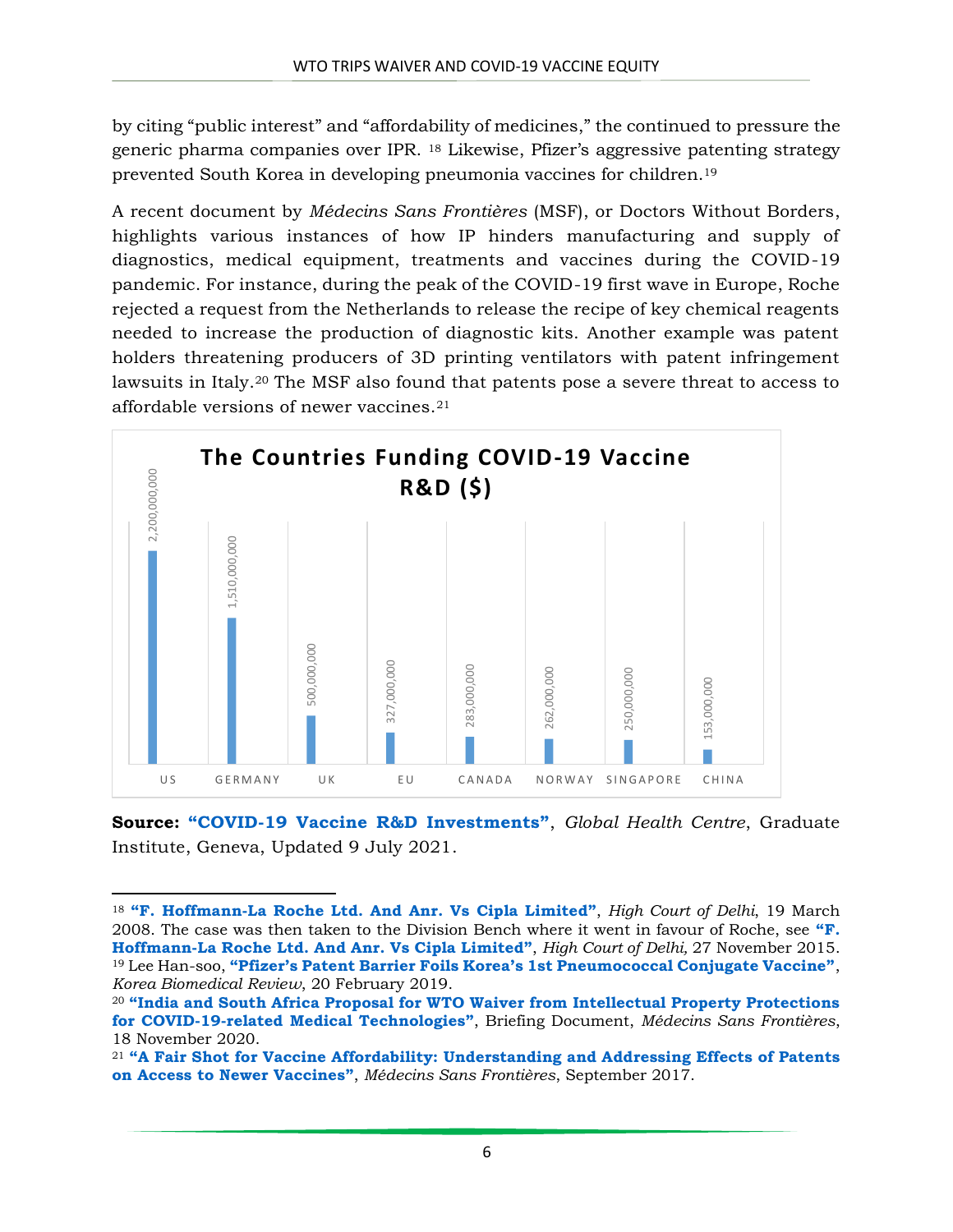The opponents of the TRIPS waiver also argue that IP is the incentive for innovation and if it is undermined, future innovation will suffer. However, most of the COVID-19 medical innovations, particularly vaccines, are developed with public financing assistance. Governments spent billions of dollars for COVID-19 vaccine research. Notably, out of \$6.1 billion in investment tracked up to July 2021, 98.12 per cent was public funding.<sup>22</sup> The US and Germany are the largest investors in vaccine R&D with \$2.2 billion and \$1.5 billion funding.



**Source: "COVID-[19 Vaccine R&D Investments"](https://www.knowledgeportalia.org/covid19-r-d-funding)**, *Global Health Centre*, Graduate Institute, Geneva, Updated 9 July 2021.

Private companies received 94.6 per cent of this funding; Moderna received the highest \$956.3 million and Janssen \$910.6 million. Moreover, governments also invested \$50.9 billion for advance purchase agreements (APAs) as an incentive for vaccine development. A recent IMF working paper also notes that public research institutions were a key driver of the COVID-19 R&D effort—accounting for 70 per cent of all COVID-19 clinical trials globally.<sup>23</sup> The argument is that vaccines are developed with the support of substantial public financing, hence there is a public right to the

l <sup>22</sup> **"[COVID-19 Vaccine R&D Investments](https://www.knowledgeportalia.org/covid19-r-d-funding)"**, *Global Health Centre*, Graduate Institute, Geneva, Updated 9 July 2021.

<sup>23</sup> Ruchir Agarwal and Patrick Gaule, **["What Drives Innovation? Lessons from COV](https://www.imf.org/en/Publications/WP/Issues/2021/02/20/What-Drives-Innovation-Lessons-from-COVID-19-R-D-50096)ID-19 [R&D"](https://www.imf.org/en/Publications/WP/Issues/2021/02/20/What-Drives-Innovation-Lessons-from-COVID-19-R-D-50096)**, IMF Working Papers, *International Monetary Fund*, 19 February 2021.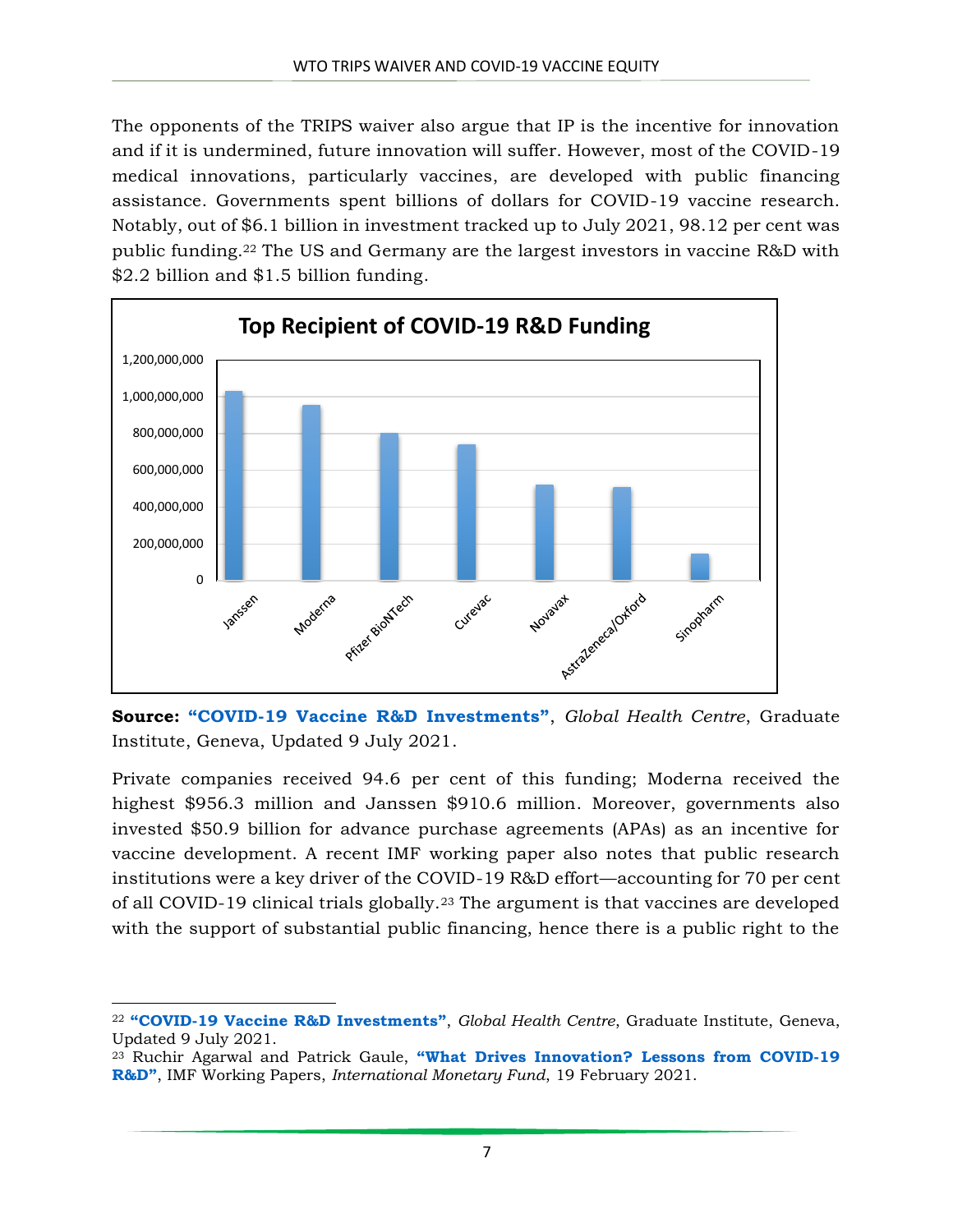

scientific achievements. Moreover, private companies reaped billions in profits from COVID-19 vaccines.

**Source:** Katharina Buchholz, **"COVID-[19 Vaccines Lift Pharma Company Profits"](https://www.statista.com/chart/24829/net-income-profit-pharma-companies/)**, *Statista*, 17 May 2021.

One could argue that since the US, Germany and other HICs are spending money, their citizens are entitled to get vaccines first, hence vaccine nationalism is morally defensible. Nonetheless, it is not the case. The TRIPS Agreement includes several provisions which mandates promotion of technology transfer from developed countries to LDCs. For instance, Article 7 states that "the protection and enforcement of IP rights should contribute to the promotion of technological innovation and the transfer and dissemination of technology, to the mutual advantage of producers and users of technical knowledge and in a manner conducive to social and economic welfare, and to a balance of rights and obligations."<sup>24</sup> Similarly, Article 66.2 also mandates the developed countries to transfer technologies to LDCs to enable them to create a sound and viable technological base. The LMICs opened their markets and amended domestic patent laws favouring developing countries' products against this promise of technology transfer.

Another argument against the proposed TRIPS waiver is that a waiver would not increase the manufacturing of COVID-19 vaccines. Indeed, one of the significant factors

 $\overline{a}$ 

<sup>24</sup> **["Uruguay Round Agreement: TRIPS, Part I—General Provisions and Basic Principles"](https://www.wto.org/english/docs_e/legal_e/27-trips_03_e.htm)**, *World Trade Organization*.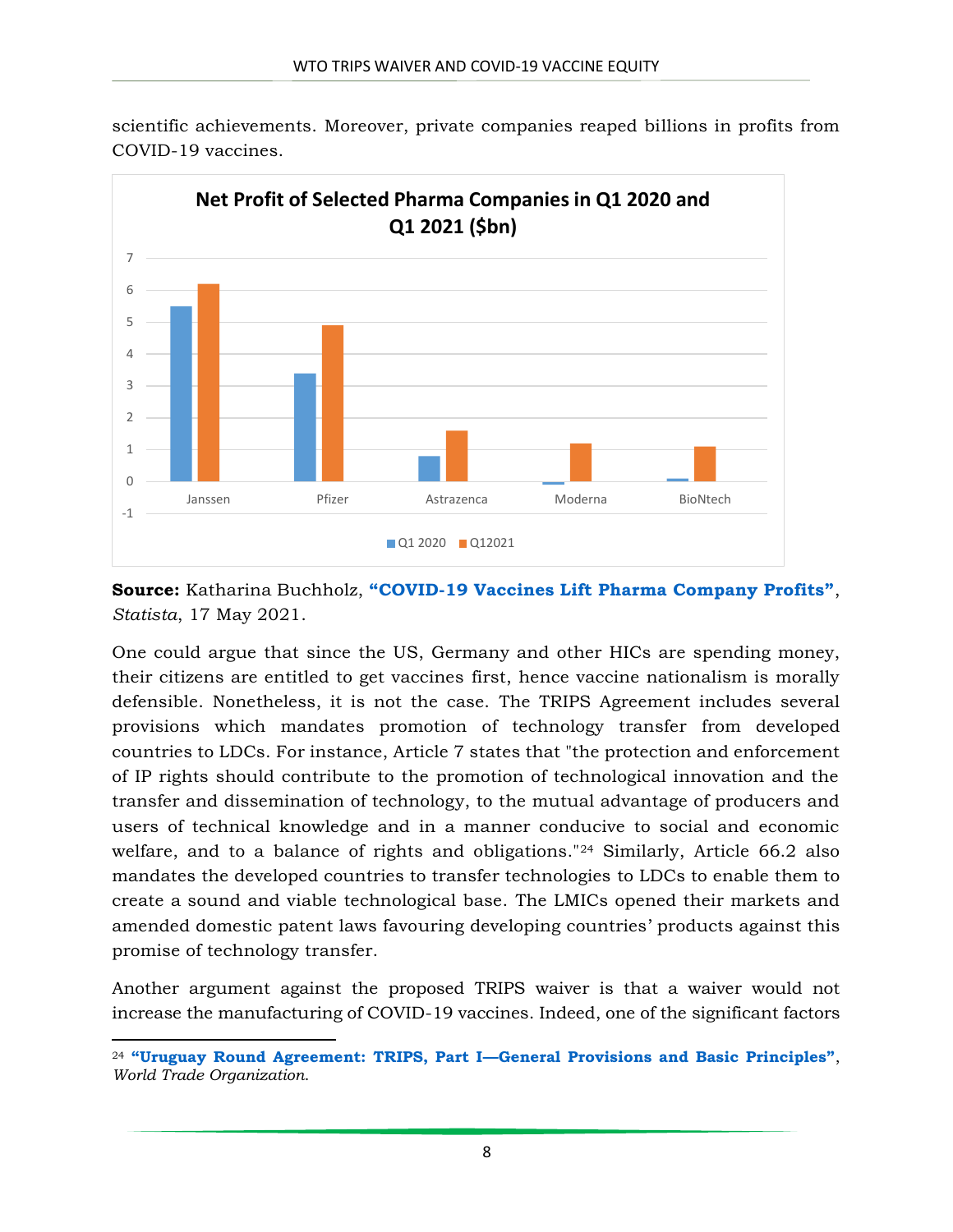contributing to vaccine inequity is the lack of manufacturing capacity in the global south. Further, a TRIPS waiver will not automatically translate into improved manufacturing capacity. However, a waiver would be the first but essential step to increase manufacturing capacity worldwide. For instance, to export COVID-19 vaccinerelated products, countries need to ensure that there are no IP restrictions at both ends – exporting and importing. The market for vaccine materials includes consumables, single-use reactors bags, filters, culture media, and vaccine ingredients. Export blockages on raw materials, equipment and finished products harm the overall output of the vaccine supply chain. If there is no TRIPS restriction, more governments and companies will invest in repurposing their facilities.

Similarly, the arguments such as that no other manufacturers can carry out the complex manufacturing process of COVID-19 vaccines and generic manufacturing as that would jeopardise quality, have also been proven wrong in the past. For instance, in the early 1990s, when Indian company Shantha Biotechnics approached a Western firm for a technology transfer of Hepatitis B vaccine, the firm responded that "India cannot afford such high technology vaccines… And even if you can afford to buy the technology, your scientists cannot understand recombinant technology in the least." 25 Later, Shantha Biotechnics developed its own vaccine at \$1 per dose, and the UNICEF (United Nations Children's Emergency Fund) mass inoculation programme uses this vaccine against Hepatitis B. In 2009, Shantha sold over 120 million doses of vaccines globally.

India also produces high-quality generic drugs for HIV/AIDS and cancer treatment and markets them across the globe. Now, a couple of Indian companies are in the last stage of producing mRNA (Messenger RNA) vaccines.<sup>26</sup> Similarly, Bangladesh and Indonesia claimed that they could manufacture millions of COVID-19 vaccine doses a year if pharmaceutical companies share the know-how.<sup>27</sup> Recently, Vietnam also said that the country could satisfy COVID-19 vaccine production requirements once it obtains vaccine patents.<sup>28</sup> Countries like the United Arab Emirates (UAE), Turkey, Cuba, Brazil, Argentina and South Korea have the capacity to produce high-quality

 $\overline{a}$ 

<sup>25</sup> Justin Chakma et al., **["Indian Vaccine Innovation: The Case of Shantha](https://globalizationandhealth.biomedcentral.com/articles/10.1186/1744-8603-7-9)  [Biotechnics"](https://globalizationandhealth.biomedcentral.com/articles/10.1186/1744-8603-7-9)**, *Globalization and Health*, Vol. 7, No. 9, 2011, p. 3.

<sup>26</sup> Biological E. has signed an agreement with Providence Therapeutics Holdings to manufacture its mRNA vaccine in India. The Pune-based Gennova Biopharma has also received necessary regulatory permissions to start the trials in the country for its mRNA vaccine.

<sup>27</sup> **["Special Press Conference to Mark the First Anniversary of the COVID](https://www.who.int/news-room/events/detail/2021/05/28/default-calendar/special-press-conference-to-mark-the-first-anniversary-of-the-covid-19-technology-access-pool)-19 Technology [Access Pool"](https://www.who.int/news-room/events/detail/2021/05/28/default-calendar/special-press-conference-to-mark-the-first-anniversary-of-the-covid-19-technology-access-pool)**, *World Health Organization*, 28 May 2021.

<sup>28</sup> **"Việt Nam has COVID-[19 Vaccine Production Capacity: Expert"](https://vietnamnews.vn/opinion/970379/viet-nam-has-covid-19-vaccine-production-capacity-expert.html)**, *Việt Nam News*, 10 June 2021.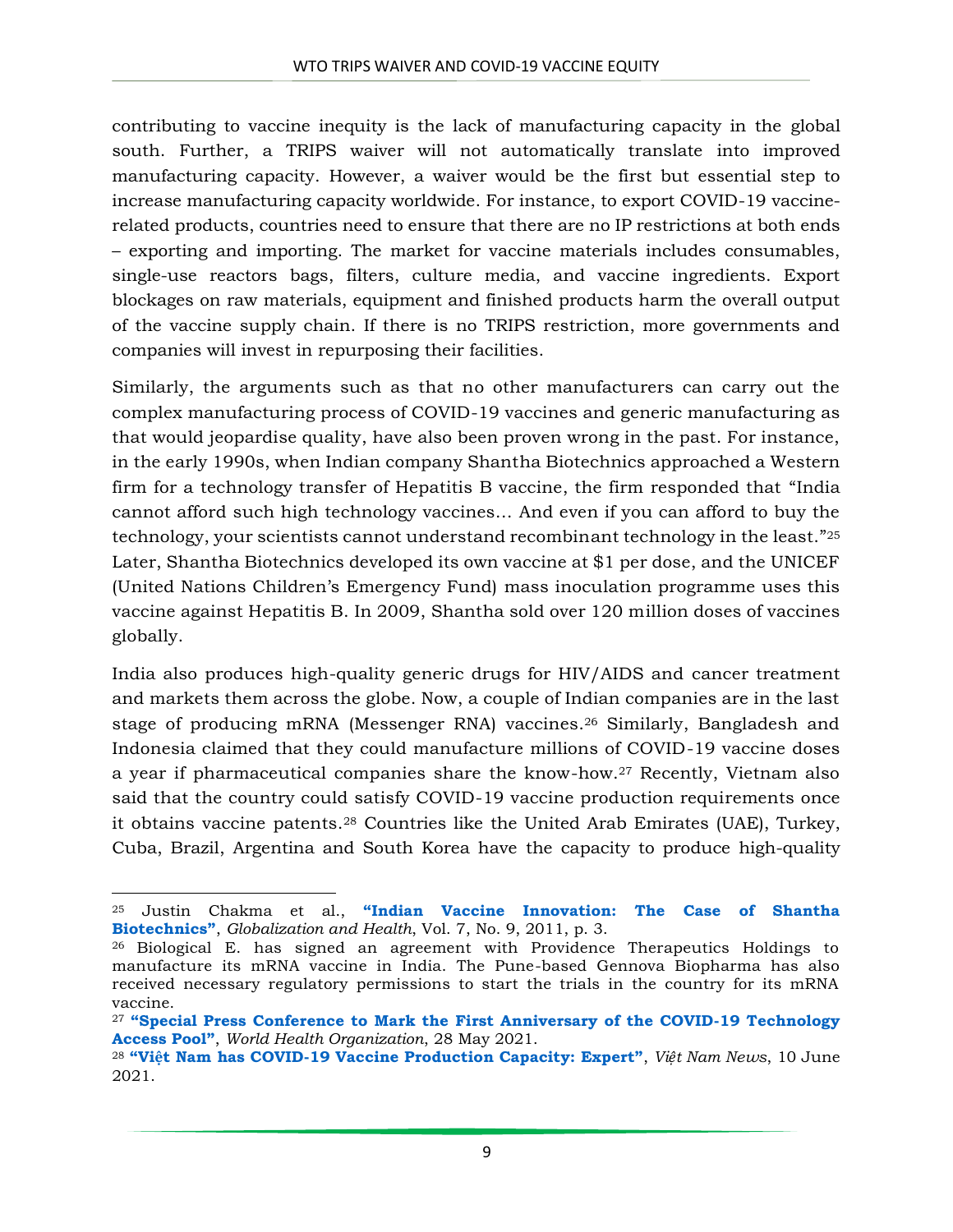vaccines but lack technologies and know-how. However, Africa, Egypt, Morocco, Senegal, South Africa and Tunisia have limited manufacturing capacities, which could also produce COVID-19 vaccines after repurposing.

Moreover, COVID-19 vaccine IPR runs across the entire value chain – vaccine development, production, use, etc. A mere patent waiver may not be enough to address the issues related to its production and distribution. What is more important here is to share the technical know-how and information such as trade secrets. Therefore, the existing TRIPS flexibilities, such as compulsory and voluntary licensing, are insufficient to address this crisis. Further, compulsory licensing and the domestic legal procedures it requires is cumbersome and not expedient in a public health crisis like the COVID-19 pandemic.

# **India's Role in Ensuring Vaccine Equity**

India's response to COVID-19 at the global level was primarily two-fold. First, its proactive engagements in the regional and international platforms. Second, its policies and programmes to provide therapeutics and vaccines to the world. Since the beginning of the COVID-19 pandemic, India has been advocating international cooperation and policy coordination in fighting it. For instance, in April 2020, India co-sponsored a UN resolution that called for fair and equitable access to essential medical supplies and future vaccines to COVID-19. Later, in October 2020, India also put pressure on developed countries with a joint WTO proposal for TRIPS waiver.

India's *Vaccine Maitri* initiative also aims vaccine equity. As of 29 May 2021, India has supplied 663.698 lakh doses of COVID-19 vaccines to 95 countries. It includes 107.15 lakh doses as a gift to more than 45 countries, 357.92 lakh doses by commercial sales, and 198.628 lakh doses to the COVAX facility.<sup>29</sup> The COVAX initiative aims to ensure rapid and equitable access to COVID-19 vaccines for all countries, regardless of their income level. India has decided to supply 10 million doses of the vaccine to Africa and one million to the UN health workers under the COVAX facility. India has also removed the IPR of Covaxin that would help platforms like C-TAP once WHO and developed countries' regulatory bodies approve the vaccine.

If agreed, the waiver would benefit India in many ways. First, more vaccines will help the country to control the pandemic and its recurring waves. Second, it will be a boost to India's pharma industry, particularly the generic medicine industry. According to the Biotechnology Innovation Organization, 834 unique active compounds are involved in

 $\overline{a}$ <sup>29</sup> **["Vaccine Supply"](https://mea.gov.in/vaccine-supply.htm)**, *Ministry of External Affairs*, Government of India, 29 May 2021.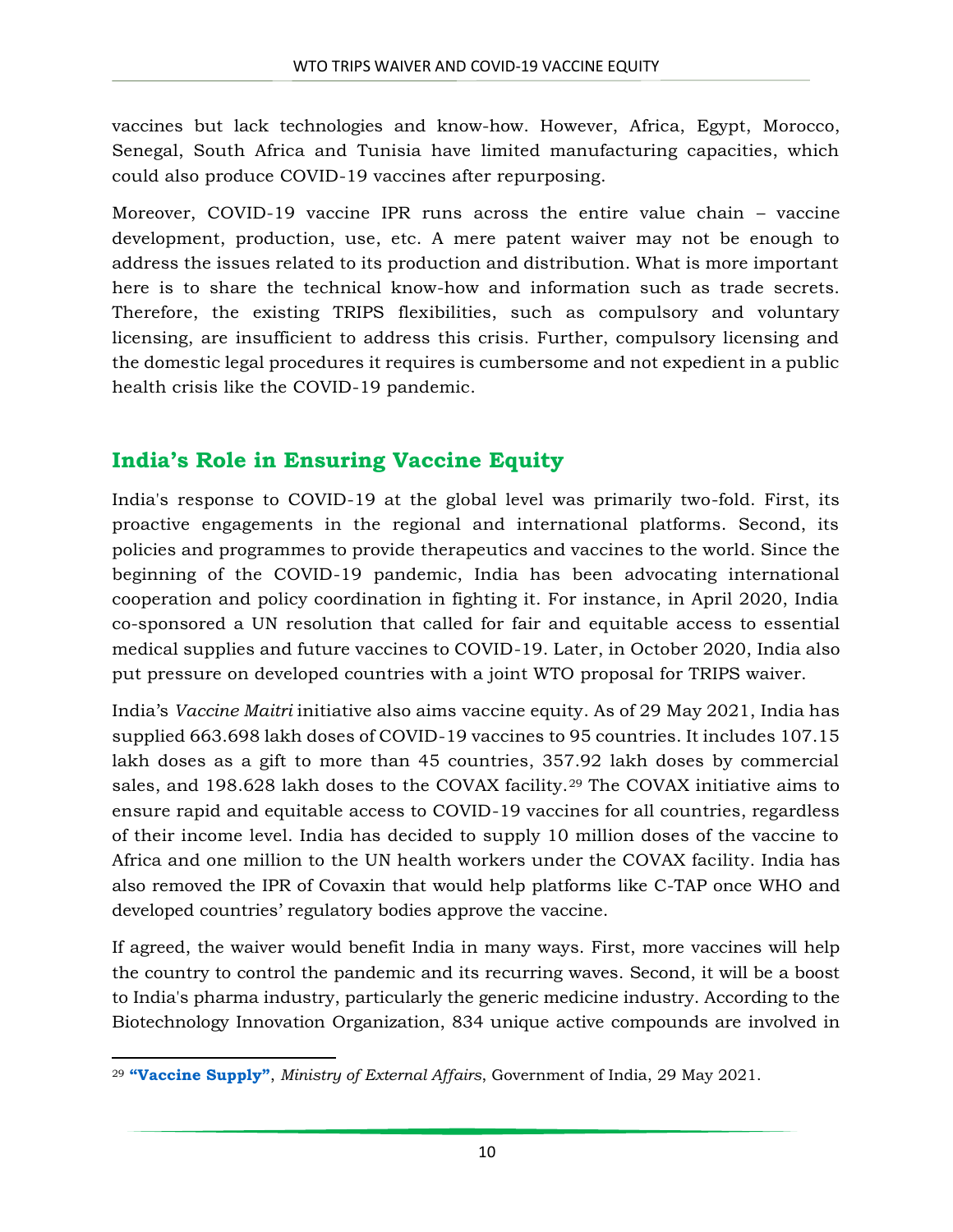the current R&D of COVID-19 therapeutics, vaccines, and diagnostics. It means that thousands of new patents are awaited, and that will hinder India's ability to produce COVID-19 related medical products. Only through a waiver, this challenge can be addressed.

Similarly, scientists note that mRNA is the future of vaccine technology. However, manufacturing mRNA vaccines involves complex processes and procedures. Only a very few Indian manufacturers have access to this technology; however, that too is limited. Once Indian companies have access to mRNA technology, it will help country's generic medicine industry and boost India's economy. Therefore, even if the WTO agrees on a waiver for a period shorter than proposed, India should accept it. In addition, mRNA vaccines can be produced in lesser time compared to the traditional vaccines. While traditional vaccines' production takes four to five months, mRNA needs only six to eight weeks. Access to this technology will be vital for India in expediting the fight against COVID-19 and future pandemics.

Finally, a waiver may strengthen India's diplomatic soft power. At present, what hinders India's *Vaccine Maitri* initiative is the scarcity of vaccines at home. On the other hand, China is increasing its standing in Africa, South America and the Pacific through vaccine diplomacy. The WHO approval of the Chinese vaccines and lack of access to vaccines by most developing countries, opens up huge space for China to do its vaccine diplomacy. Here, India should convince its Quad partners, particularly Australia and Japan, who oppose the waiver that vaccine production in developing countries through TRIPS waiver will enable the grouping to deliver its pledged billion doses of COVID-19 vaccine in the Indo-Pacific region.

In short, the proposed waiver, if agreed, will help India in addressing the public health crisis by producing more vaccines and distributing them at home; economically, by boosting its generic pharmaceutical industry, and diplomatically, providing vaccines to the developing and least-developed countries. Therefore, India should use all available means and methods, from trade-offs to pressurising, to make the waiver happen.